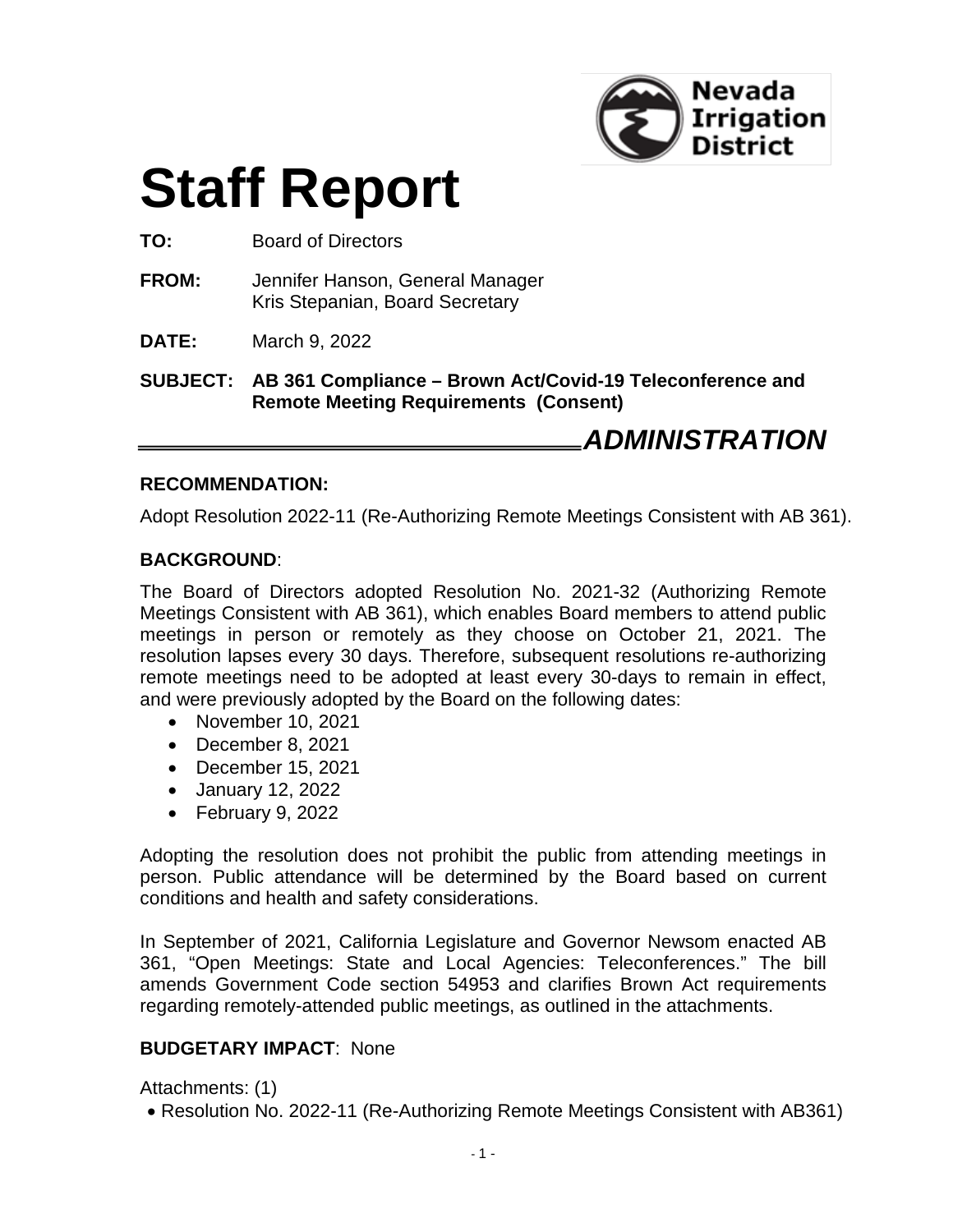

## RESOLUTION NO. 2022-11

OF THE BOARD OF DIRECTORS OF THE NEVADA IRRIGATION DISTRICT

### **RE-AUTHORIZING REMOTE MEETINGS CONSISTENT WITH AB 361**

**WHEREAS**, the Nevada Irrigation District ("District") is committed to preserving and nurturing public access and participation in meetings of the Board of Directors; and

**WHEREAS**, all meetings of Nevada Irrigation District's legislative bodies are open and public, as required by the Ralph M. Brown Act (Cal. Gov. Code 54950 – 54963), so that any member of the public may attend, participate, and watch the District's legislative bodies conduct their business; and

**WHEREAS**, the Brown Act, Government Code section 54953(e), makes provisions for remote participation in meetings by members of a legislative body by audio or video or both, without compliance with the requirements of Government Code section 54953(b)(3), subject to the existence of certain conditions; and

**WHEREAS**, a required condition of remote meetings is a declaration of a state of emergency by the Governor pursuant to Government Code section 8625, proclaiming the existence of conditions of disaster or of extreme peril to the safety of persons and property within the state caused by conditions as described in Government Code section 8558; and

**WHEREAS**, it is further required that state or local officials have imposed or recommended measures to promote social distancing, or, the legislative body meeting in person would present imminent risks to the health and safety of attendees; and

**WHEREAS**, the Board of Directors previously adopted Resolution Number 2021-32 on October 21, 2021, finding that the requisite conditions exist for the District's legislative bodies to conduct remote meetings without compliance with paragraph (3) of subdivision (b) of section 54953; and

**WHEREAS**, as a condition of extending the use of the provisions found in section 54953(e), the Board of Directors must reconsider the circumstances of the state of emergency; and the Board of Directors has done so; and

**WHEREAS**, emergency conditions persist in the District, specifically, on March 4, 2020, the Governor proclaimed State of Emergency to exist in California due to the COVID-19 pandemic, which proclamation is still active; and

**WHEREAS**, state and local officials have recommended social distancing measures, including masks, to slow the spread of COVID-19 and the contagious Delta variant, and to protect the vulnerable and immunocompromised members of the community; and